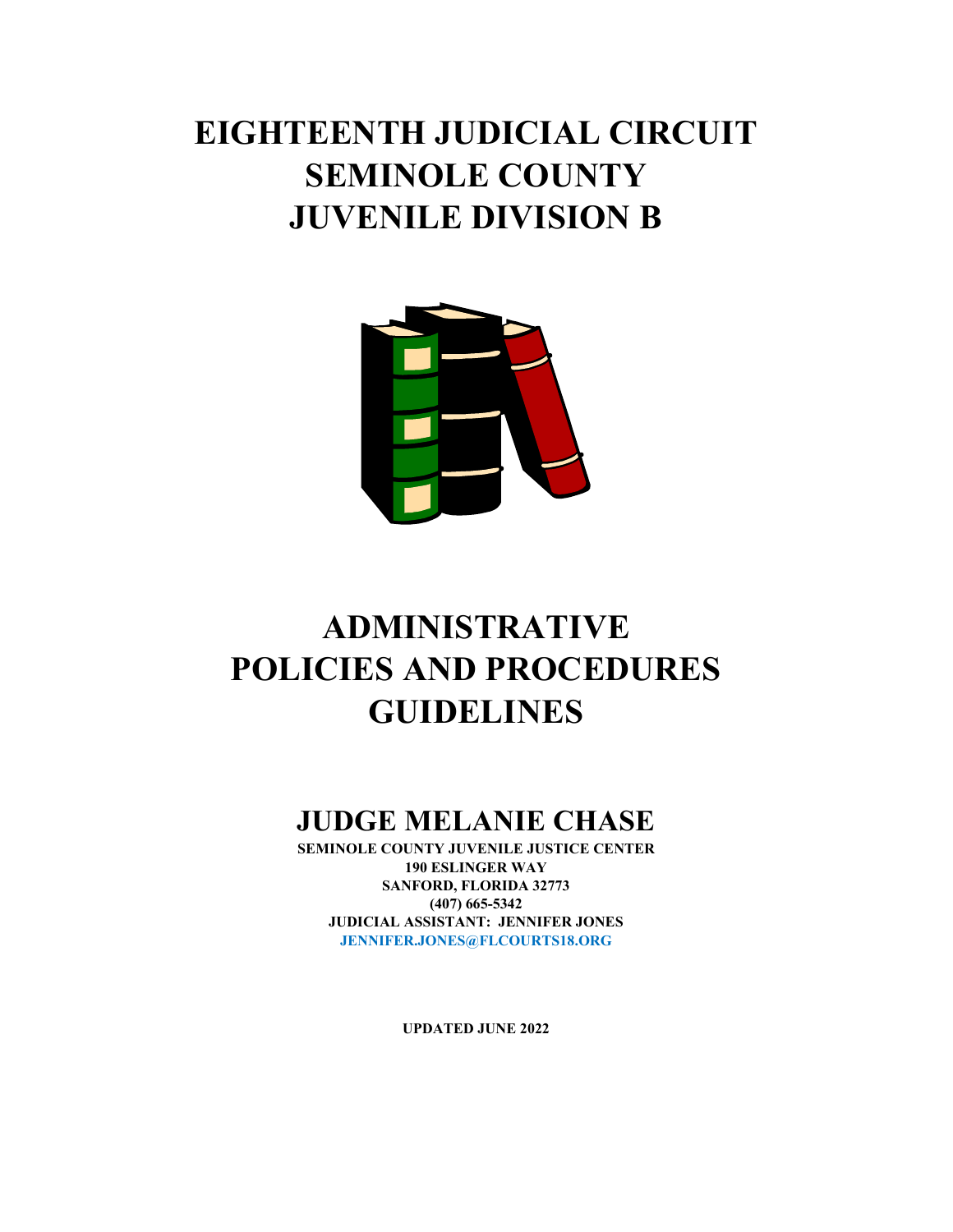### **INDEX**

|--|

### **Hearings:**

### **Adoptions:**

| -- |  |
|----|--|
|----|--|

### **Orders:**

|--|

### **Miscellaneous**: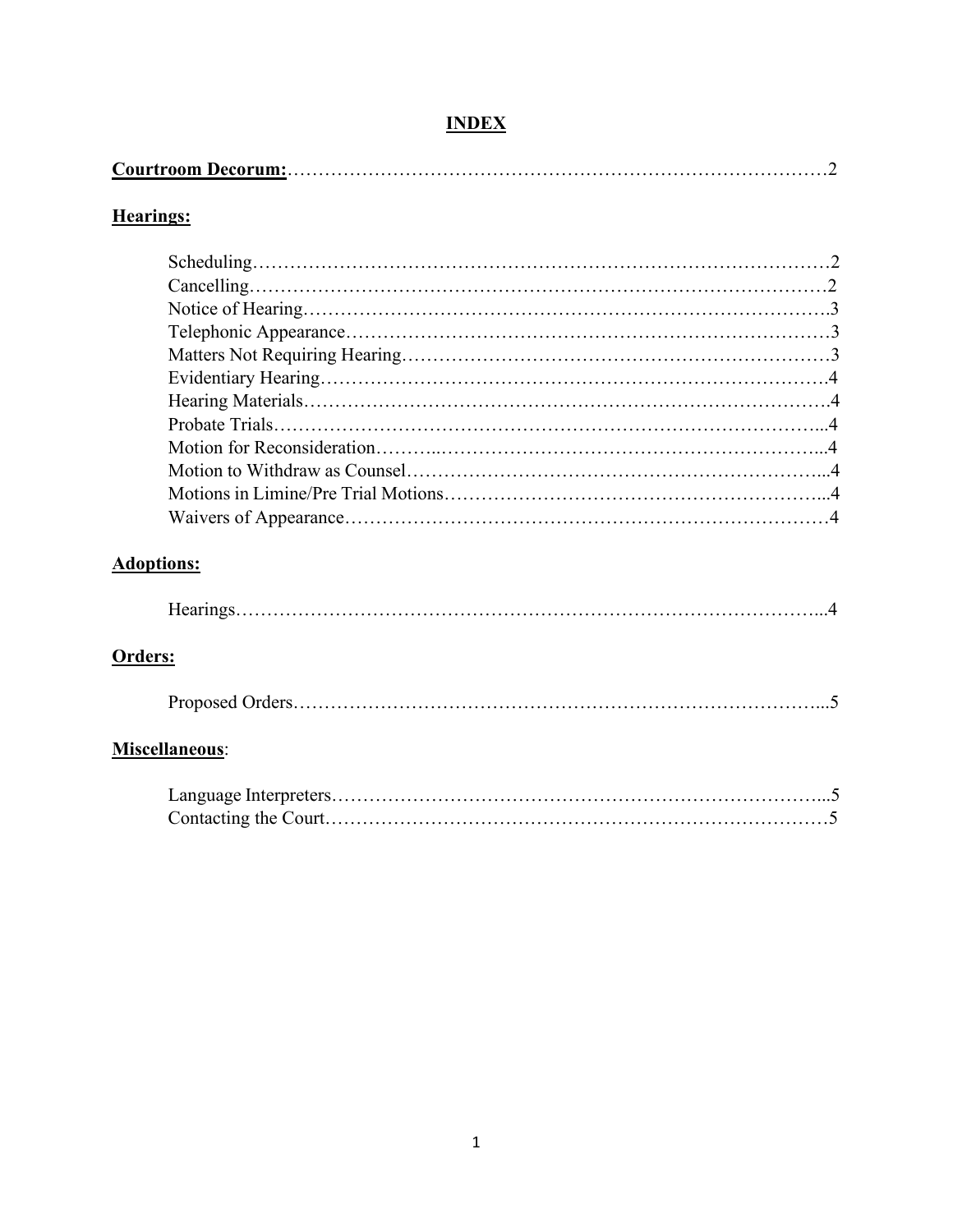## **COURTROOM DECORUM**

#### **ALL PARTIES AND COUNSEL SHALL EXERCISE PROPER COURTROOM DECORUM WHILE IN COURT**

- Shorts, tank or halter tops, undershirts, sunglasses, and hats are not permitted.
- The use of cellular phones in the courtroom is strictly prohibited.
- Any disruptive behavior in the courtroom may result in removal from the courtroom or contempt of court proceedings.
- **All parties and counsel should read and familiarize themselves with Administrative Order 09-06, Supersedes 92-116** regarding Courtroom Decorum and Procedure: [http://www.brevardclerk.us/administrative-orders?MonthDisplay=6&YearDisplay=2009.](http://www.brevardclerk.us/administrative-orders?MonthDisplay=6&YearDisplay=2009)

### **HEARINGS**

**1. SCHEDULING:** All parties are required to give a good faith assessment of the time needed for a hearing. Please contact the Judicial Assistant to obtain available dates and times for hearing. **(Jennifer.Jones@flcourts18.org).**

**Coordinating:** Reasonable attempts must to be made to clear a date with opposing counsel and all parties before scheduling a hearing. Several attempts on the same day is not sufficient. Please do not contact the Judicial Assistant to determine what a reasonable attempt is, or how much time is reasonable. This must be determined by the attorney.

*Pro Se* **Parties Only**: If the opposing party is *pro se* and contact information is available, please make at least two attempts to coordinate hearing time. If no response is received, then a hearing may be set unilaterally, provided that at least 14 days' notice is provided. If no contact information is listed in the Court file, it is not necessary to attempt to coordinate, but hearings should be set to allow at least 14 days' notice.

**Courtroom:** Delinquency hearings in are held in Courtroom 1.

Dependency hearings are held in Courtroom 2.

For Probate, Guardianship, and Mental Health hearings, please confirm courtroom with the Judicial Assistant.

**2. CANCELLING**: Only the party who scheduled a hearing may cancel that hearing. If a hearing is continued or cancelled, it is the responsibility of the scheduling attorney to file a Notice of Cancellation and advise the Judicial Assistant of the cancellation. Failure to notify the Judicial Assistant will keep that hearing time from being offered to other litigants.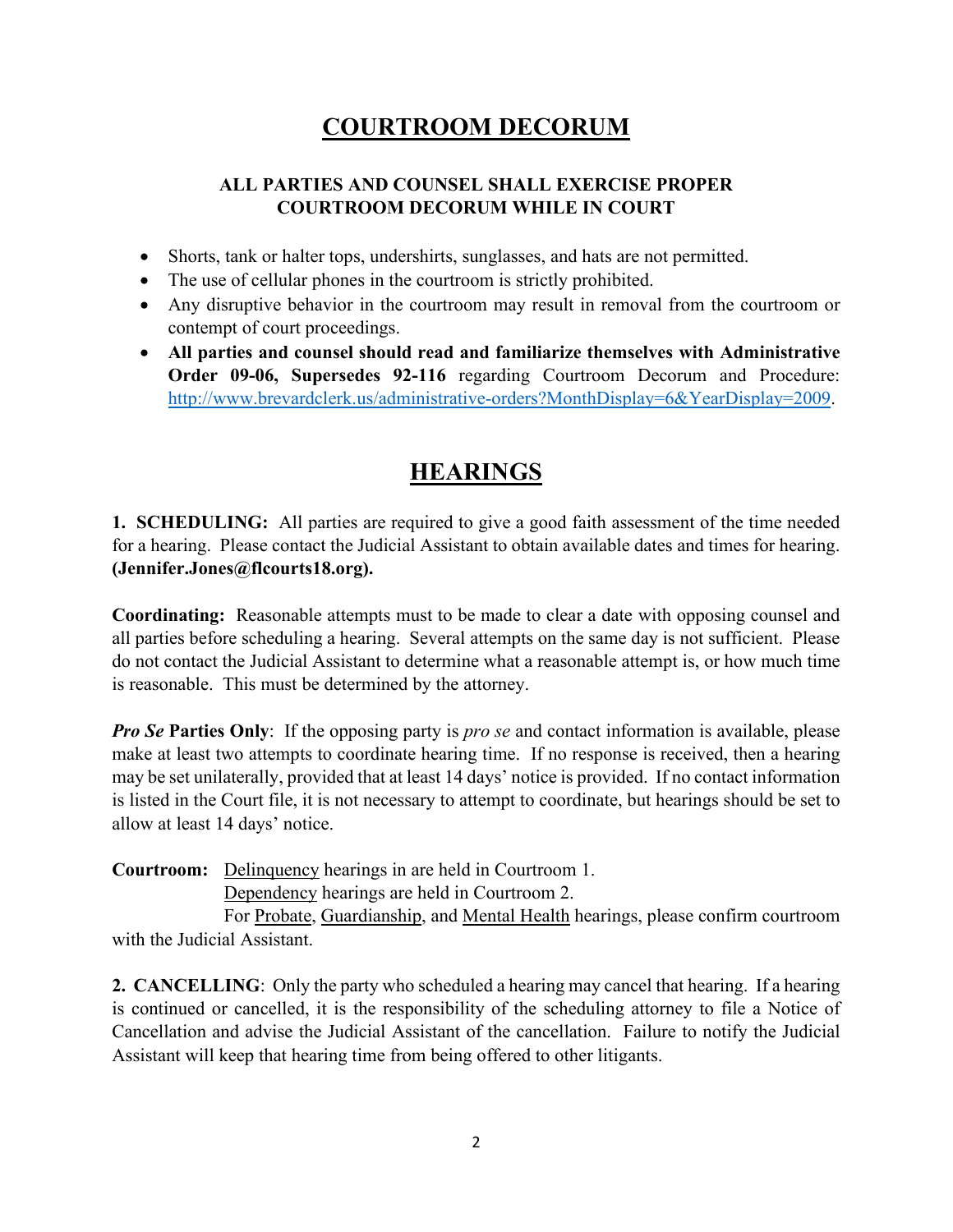**3. NOTICE OF HEARING:** A Notice of Hearing must specifically state the matter(s) to be heard, the date, time and place of the hearing, and must be e-filed with the Clerk. Any party scheduling a hearing shall provide notice to all other parties.

Adoptions: Notices of Hearing must be filed in both the DR and DP case(s). If the Notice of Hearing is not filed in the DP case, the hearing will not be placed on the docket by the Clerk.

Dependency / Delinquency: Notices of Hearing must be e-filed in order to be placed on the docket. If the Notice of Hearing is not e-filed, your hearing will not be placed on the docket.

Probate / Guardianship / Mental Health: After you have confirmed the hearing date and time with the Judicial Assistant, you must e-file a Notice of Hearing and email a copy to the Judicial Assistant at [Jennifer.Jones@flcourts18.org.](mailto:Jennifer.Jones@flcourts18.org) For evidentiary hearings, the Notice of Hearing must indicate that the matter is an evidentiary hearing; otherwise, a clerk will not be available.

**4. TELEPHONIC OR VIDEO APPEARANCE:** Telephonic or video appearance at hearings is permitted. You must e-file a Motion to Appear telephonically, as well as, a proposed Order. The proposed Order must state the date and time of the hearing, the name of the party appearing by phone and a telephone number for the Court to call at the time of hearing. (See below for formatting and filing proposed Orders.) If multiple parties wish to appear by phone, the proposed Order must provide one telephone number (conference line) for the Court to call at the time of hearing. If a party appearing by telephone will be giving testimony, they must have a notary public present with them at the time of hearing so that he/she may be sworn in. Any party appearing by phone needs to stand-by for at least one hour from the time the hearing is set for the Judge's phone call.

**5. MATTERS NOT REQUIRING A HEARING**: Many issues do not require a hearing and a proposed Order may be submitted through the e-portal in Word format as an "Agreed Order," along with a separately filed cover letter indicating no objection to the proposed Order. Examples of matters not requiring hearing:

- Stipulated Modifications and Orders
- Motions for Substitution of Counsel
- Motions to Withdraw (with consent from client)

**6. EVIDENTIARY HEARINGS**: If you have scheduled an evidentiary hearing, please provide all evidence directly to the Clerk of Court at least ten (10) days prior to your hearing so that they can begin marking. These can be hand delivered or mailed directly to the Clerk at 190 Eslinger Way, Sanford, Florida 32773.

**7. HEARING MATERIALS**: Any materials that can be reviewed before a hearing should be submitted at least ten (10) days in advance. Materials can be submitted by hand delivery, U.S. mail or email to [Jennifer.Jones@FLCourts18.org.](mailto:Jennifer.Jones@FLCourts18.org)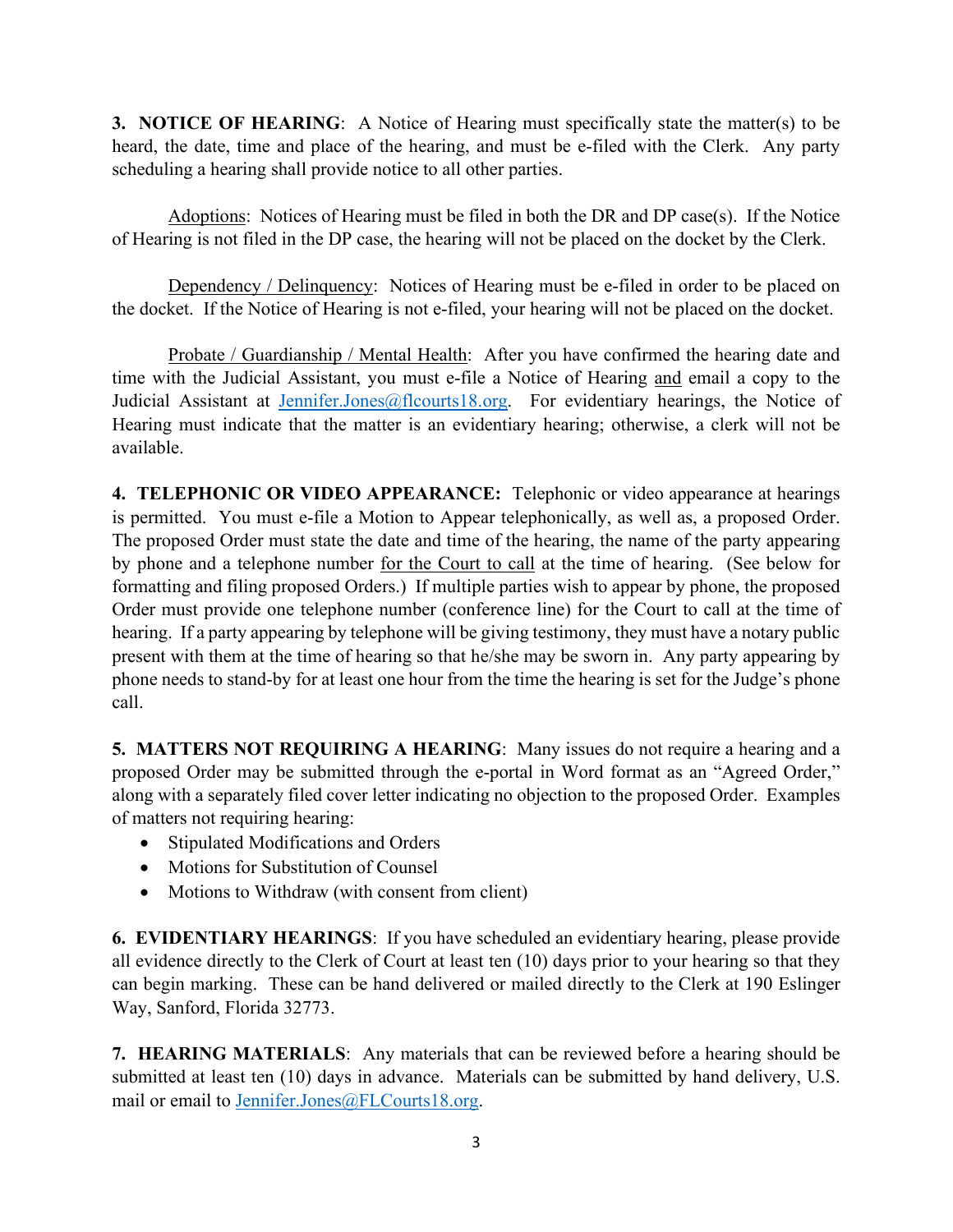**8. PROBATE TRIALS**: Once you have noticed the case for trial, you must contact the Judicial Assistant to schedule a Case Management Conference before the Court to determine scheduling, witness/exhibit exchange, discovery cutoff, etc.

**9. MOTION FOR RECONSIDERATION**: Once you have filed your Motion for Rehearing/Reconsideration, please email a copy to the Judicial Assistant so that it can be reviewed and a determination made as to whether a hearing is necessary. If the Court requires a hearing, the Judicial Assistant will contact you to coordinate.

**10. MOTION TO WITHDRAW AS COUNSEL**: If the attorney is able to obtain a signed consent from the client, then the proposed Order may be submitted through the e-portal in Word format. If the attorney is unable to obtain a signed consent from their client, the motion must set for the reasons that counsel has been unable to obtain written consent. Please submit both the motion and proposed order through the e-portal in Word format. Please make sure the motion includes a Certificate of Service that the client was served. Any proposed Order allowing withdrawal of counsel must reflect the following:

- The client's name, last known address, telephone number, and, if possible, e-mail address;
- A statement that all pleadings are to be furnished to the client;
- A statement that the client is responsible for notifying the Clerk of Court, in writing, within 5 days of any change of address.

**11. MOTIONS** *IN LIMINE* **/ PRE TRIAL MOTIONS:** All Motions *in Limine* and Pre Trial Motions *must be scheduled for hearing prior to the trial date*.

**12. WAIVERS OF APPEARANCE (Delinquency):** Attorney and client appearance may be waived at arraignment only with properly filed Notice of Appearance, Entry of Plea, Waiver, etc. All parties must be present at Docket Sounding.

### **ADOPTIONS**

**13. HEARINGS**: Please contact the Judicial Assistant for available dates to schedule adoptions.

## **ORDERS**

**14. PROPOSED ORDERS**: All proposed Orders should be submitted through the e-portal main page in Word format as a "Proposed Order" (i.e. not as a "Pleading on Existing Case), and should be accompanied by a separately filed cover letter (if necessary stating that opposing parties have reviewed the proposed Order and they have no objection to the form or content of the Order.) If